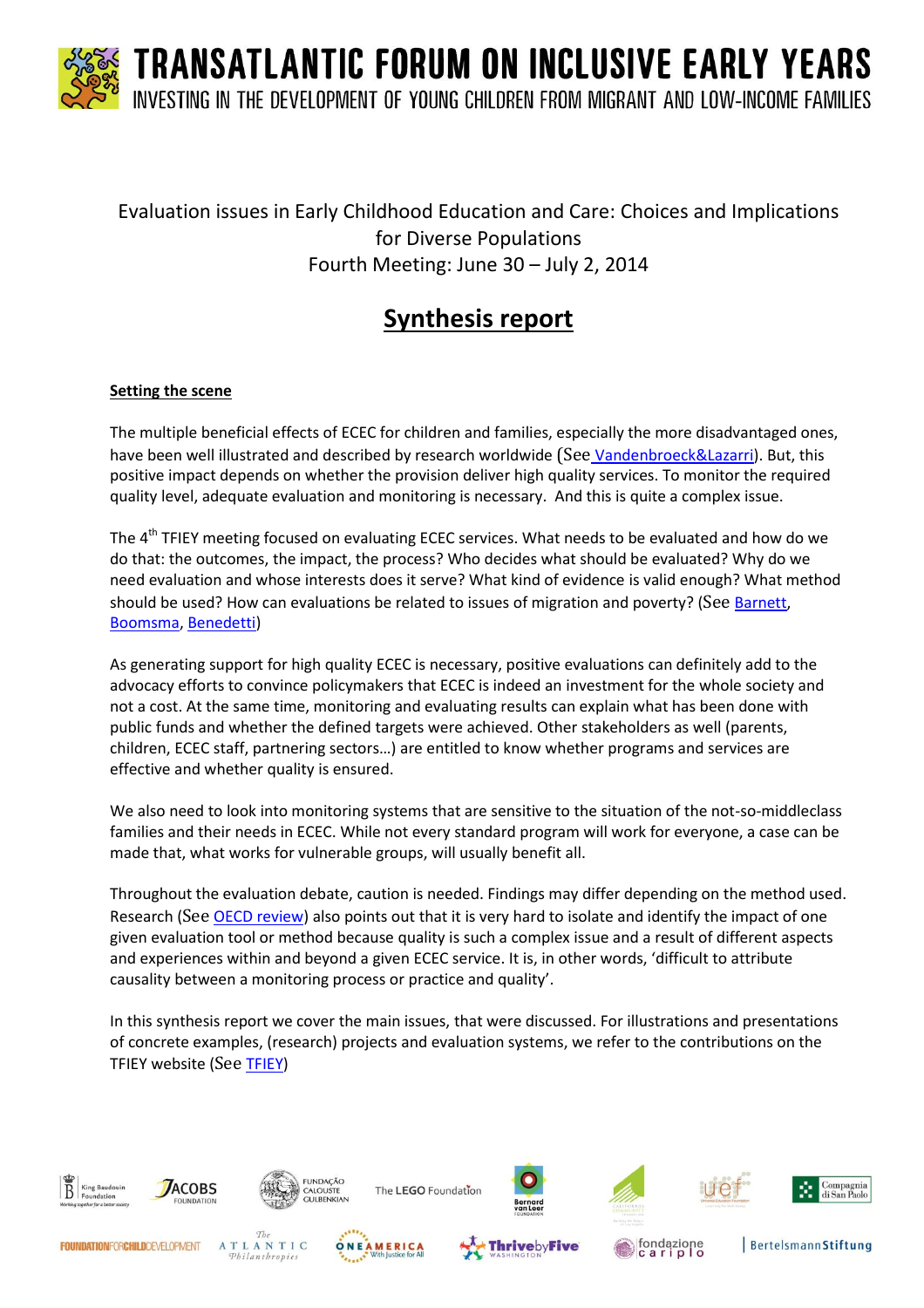#### **Evaluate WHAT?**

ECEC quality is never a given; it needs constant attention and efforts towards improvement. Evaluation of ECEC programs and services often points at the expected outcomes and outputs. Did children actually develop a richer vocabulary? Are they doing better in school? …But, evaluation should be more than that. A 360° view on evaluation is needed. It is important to illustrate the complete scope: not only measure or show what outcomes for children could be, but also what contributes to good service delivery or to staff quality, how services are delivered, how families are reached, how quality can be maintained…. Sometimes, what made a program successful, doesn't only have to do with the outcomes but can depend on the level of commitment, the inspiring leadership, the style, the personal relationships. These elements are not always so easy to grasp or measure, but they often do make the difference. Facts and figures are important, but so are the processes and interactions. Merely assessing whether a child can count to 20 (or not), doesn't say much about his or her well-being. Proving that parental involvement did in fact increase, doesn't explain why this happened. Such 360° view also includes keeping an eye on how the (local) context is also changing. When serving certain target groups (e.g. a specific ethnic minority), or trying to tackle certain problems (e.g. poverty), we need to keep an eye on the changes of these groups and issues.

A salient factor in quality is the competence of the staff, both the leadership and the practitioners. This becomes clear in several major, systemic evaluations (e.g. NCKO in the Netherlands, the Sure start evaluation in the UK). However, information on how this quality level can be reached and maintained, is rather thin.

Other questions that need to be addressed, are e.g.: what standard is being used (often the middle-class standard is used as the golden standard), who is compared to whom, what about the danger of ethniclinguistic-cultural bias, who decides what outcomes to look for? Evaluating practice should also monitor the broader impact (including possible unwanted side-effects), processes and implementation. And even so, defining the topic of evaluation in itself is not neutral. If we say e.g. that migrant children's language and pro-social behavior has improved, are we then problematizing these children from the start?

Evaluation also has to do with the content of the ECEC services and with what definition of quality is being used (See [Benedetti,](http://www.kbs-frb.be/uploadedFiles/2012-KBS-FRB/05)_Pictures,_documents_and_external_sites/12)_Report/2014TFIEY_SandraBenedetti.pdf) [Ionescu,](http://www.kbs-frb.be/uploadedFiles/2012-KBS-FRB/05)_Pictures,_documents_and_external_sites/12)_Report/2014TFIEY_MihaelaIonescu.pdf) [Bondioli](http://www.kbs-frb.be/uploadedFiles/2012-KBS-FRB/05)_Pictures,_documents_and_external_sites/12)_Report/2014TFIEY_AnnaBondioli.pdf) ).

In several presentations, elements to look into as aspects of quality were e.g.:

- Having a clear and explicit pedagogical project, negotiated with all stakeholders
- The relationship between children and practitioners (sensitive responsiveness)
- The involvement of parents as first educators
- The material environment, including the use of outside space
- The group dynamic
- The level of training of practitioners and continuous professional development, more specifically on (dealing with) diversity
- Building partnerships
- …





The LEGO Foundation



















**BertelsmannStiftung**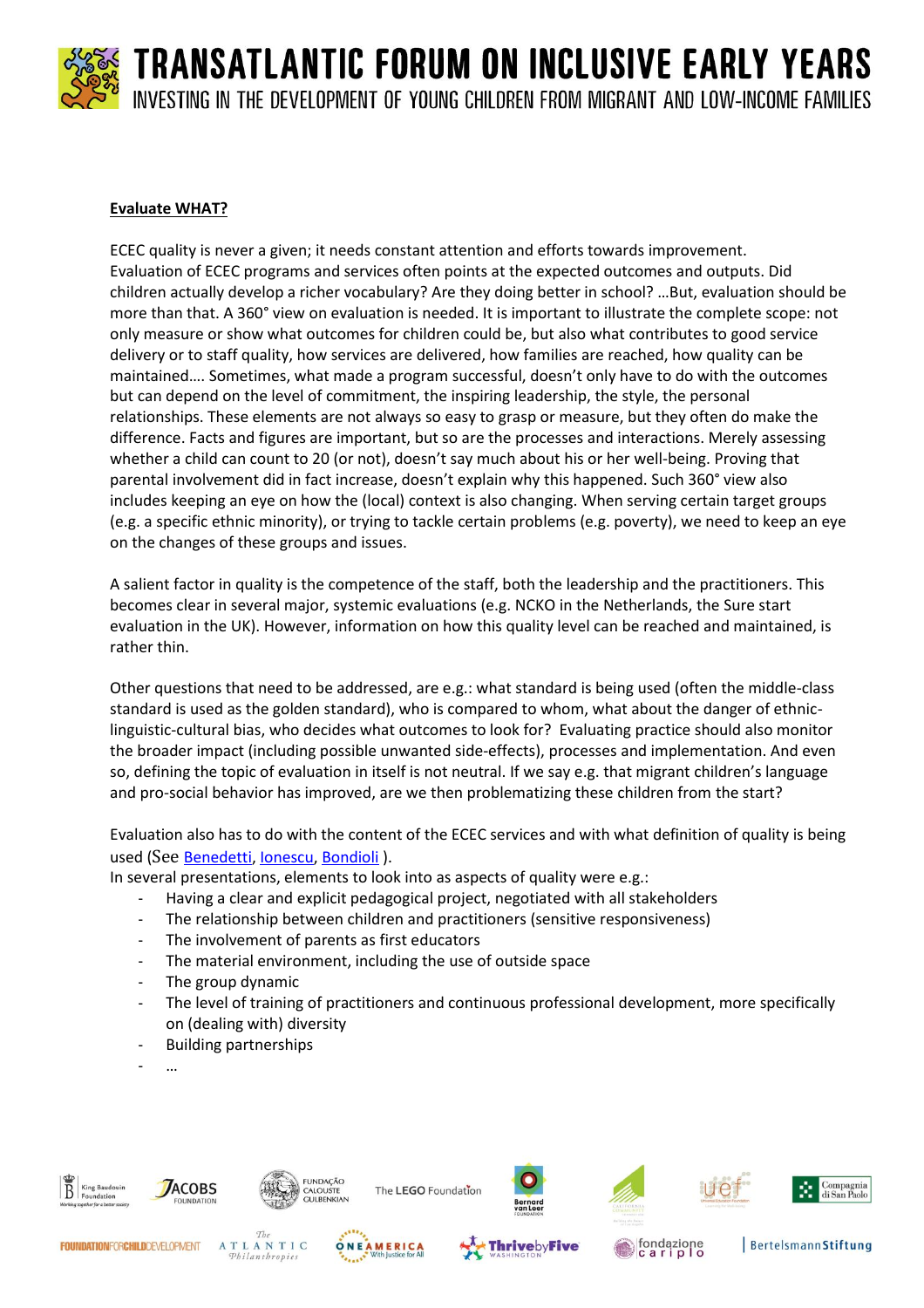On EU level<sup>1</sup>, extensive work is being done on drafting a 'European Quality Framework of ECEC', which is planned to be finalized by the end of 2014. Access and inclusion/diversity are considered to be part of ECEC quality, besides workforce preparation and training, curriculum and parental involvement, monitoring in the best interest of the child and governance and funding.

In addition, working with diverse and more vulnerable populations, add some more challenges. There is the issue of cultural bias in (standardized) tests, as well as the additional barriers that migrant and lowincome families experience<sup>2</sup>. Examples of these barriers are: being unfamiliar with (division of) tasks and conventions, discomfort in educational settings, language and trust barriers, forms of respect for teachers and professionals (as having a higher status). This can influence the validity of results: when inadequate methods or tolls are used, the result loses relevance. E.g. whereas narrative assessment can surely be more inclusive in general, is can be problematic for verbally weaker respondents or respondent with another native language.

#### **Evaluate WHY?**

Evaluations can serve different, sometimes conflicting, agendas.

For policymakers it is important to see an effective use of public funds, especially in times of economic downturn. Monitoring and evaluation reports can also support policymakers in the choices they want to make for the future.

Families and children would want for ECEC services to really answer to their needs and expectations and that the quality level remains stable or improves. The mere concept of quality also needs to be defined together with the main users of ECEC. Especially looking at families in the context of poverty and migration, it is important to monitor (unwanted) effects of exclusion.

For the professionals as well, it is important to have a good view on the quality of their work and to know what works or how they can improve their practice.

#### Influencing policy

The case was made that monitoring and evaluations could maybe have a stronger impact on policies if it would move beyond the mere measuring of outcomes. These are not always as available, as convincing, as relevant in the long run as one would hope. Illustrating results of certain processes, of a given local approach, of a type of leadership, of a level of training can be as important and enlightening for policymakers to better understand what really works in ECEC. Several examples were given to illustrate this. (See [Litjens,](http://www.kbs-frb.be/uploadedFiles/2012-KBS-FRB/05)_Pictures,_documents_and_external_sites/12)_Report/2014TFIEY_InekeLitjens.pdf) [Fukkink,](http://www.kbs-frb.be/uploadedFiles/2012-KBS-FRB/05)_Pictures,_documents_and_external_sites/12)_Report/2014TFIEY_RubenFukkink.pdf) [BockFamulla](http://www.kbs-frb.be/uploadedFiles/2012-KBS-FRB/05)_Pictures,_documents_and_external_sites/12)_Report/2014TFIEY_KathrinBockFamulla.pdf) , [Boomsma](http://www.kbs-frb.be/uploadedFiles/2012-KBS-FRB/05)_Pictures,_documents_and_external_sites/12)_Report/2014TFIEY_WytskeBoomsma.pdf) and [Barnett\)](http://www.kbs-frb.be/uploadedFiles/2012-KBS-FRB/05)_Pictures,_documents_and_external_sites/12)_Report/2014TFIEY_StevenBarnett_evaluation.pdf) Both the German and Dutch example clearly show how systemic quality monitoring can influence policies, which in turn influence quality of service delivery on the work floor.

<sup>2</sup> See e.g. **Tobin** during the 2nd TFIEY meeting.





The LEGO Foundation



















**BertelsmannStiftung** 

 $\overline{\phantom{a}}$ <sup>1</sup> See e.g. [http://www.europarl.europa.eu/RegData/etudes/etudes/join/2013/495867/IPOL-](http://www.europarl.europa.eu/RegData/etudes/etudes/join/2013/495867/IPOL-CULT_ET(2013)495867_EN.pdf)[CULT\\_ET\(2013\)495867\\_EN.pdf](http://www.europarl.europa.eu/RegData/etudes/etudes/join/2013/495867/IPOL-CULT_ET(2013)495867_EN.pdf)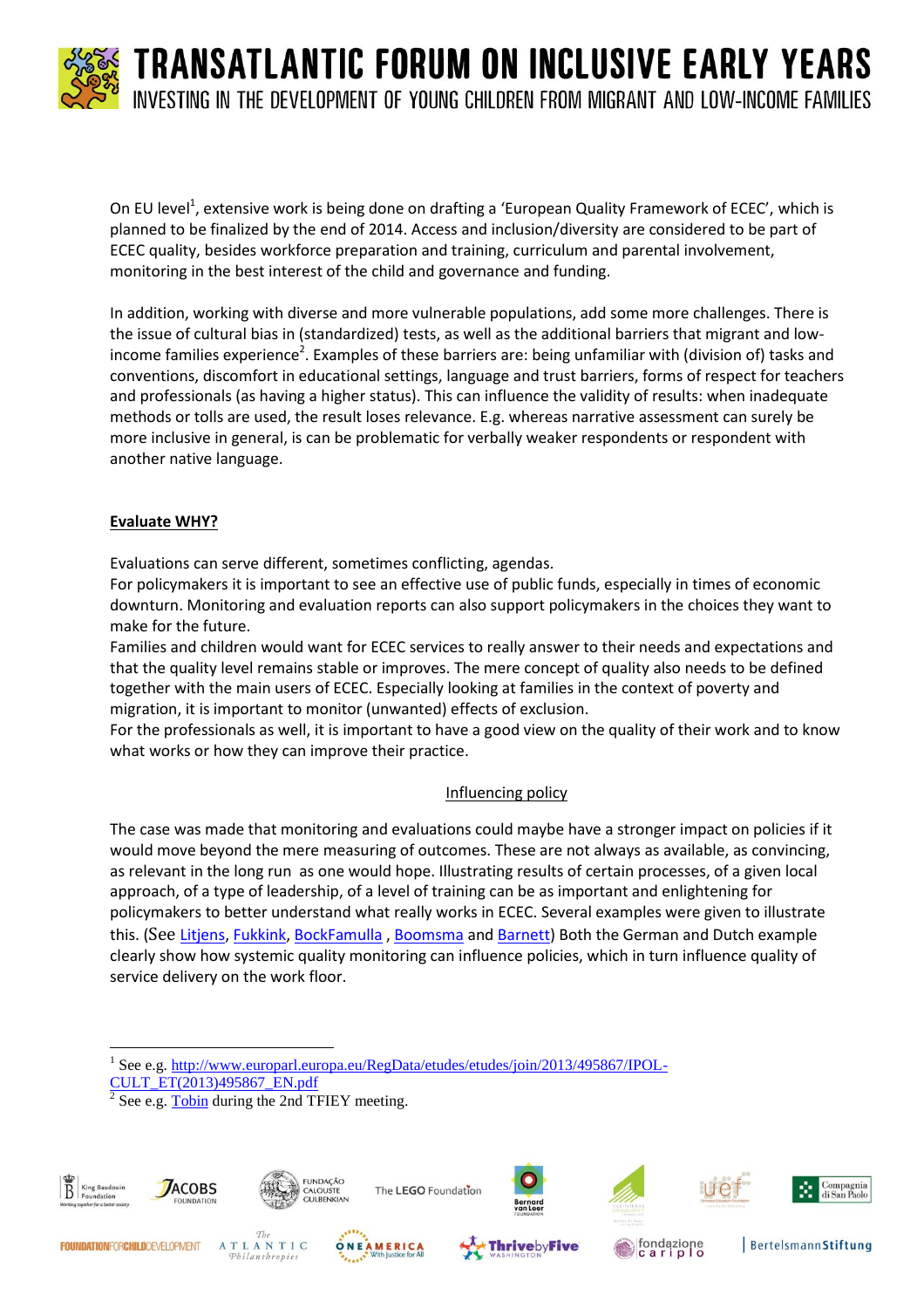

However, monitoring and evaluating results alone will not always lead to the wanted or needed change. Between reports on quality and policy decisions stands reality: economic crises, political convictions and the need to make choices in spending,

#### Reporting on monitoring and evaluation, informing different stakeholders

The results of evaluations often don't get widely published or debated, even though this is also important. The use of media e.g. can support the evaluation outcomes and policymakers can use this, either to favour expansion and continue support or to push for policy reform and additional resources.

In doing so, a certain translation is needed to make it more understandable, accessible and convincing. A common language needs to be developed and clarity on vision, purpose and values within ECEC needs to be given. The mere sharing of evaluation results has to be completed: drawing the (local) context, explaining on how and why the evaluation was done, why certain choices were made. Telling the truth, naming the issue, is also vital. If e.g. problems such as lack of access, poor quality services for the poor, not reaching unserved groups (who may benefit the most) are not openly discussed, solutions will not surface either.

#### Maintain and improve quality, share knowledge, learn from one another

One of the main reasons to evaluate and monitor practices and services, is of course, keeping an eye on the quality of the work, learning where and how improvements can be made and reflecting on practices and current issues. In order to make this possible, evaluations shouldn't be judging but rather stimulating and supporting. In the Italian example (See [Benedetti](http://www.kbs-frb.be/uploadedFiles/2012-KBS-FRB/05)_Pictures,_documents_and_external_sites/12)_Report/2014TFIEY_SandraBenedetti.pdf) an[d Bondioli\)](http://www.kbs-frb.be/uploadedFiles/2012-KBS-FRB/05)_Pictures,_documents_and_external_sites/12)_Report/2014TFIEY_AnnaBondioli.pdf) this is clearly illustrated. By means of reflective, self-assessing methods, teams of practitioners can receive a form of support and competence building, while the use of discussion and negotiation on the concept of quality within an open context of cooperation reduces competition. The focus is the sharing of ideas and views, not an idea of who is winning.

Monitoring and evaluating systems do not only report on the positive and negative aspects of practice. It can also point at where the gaps are, suggest in what areas improvement is possible. It should function, as Barnett stated, like a GPS: not pointing to who got us lost, but to what it takes to reach the set goal.

#### **Evaluate HOW?**

Different elements of ECEC ask for different evaluating methods. (See [OECD review\)](http://www.kbs-frb.be/uploadedFiles/2012-KBS-FRB/05)_Pictures,_documents_and_external_sites/12)_Report/2014TFIEY_Monitoringpoliciesandpractisesinplace.pdf) E.g. work processes, levels of parental involvement, well-being of children will need to be monitored in a different way than for example access rates or personnel turnover. Just to give one example: there is a positive link between the sue of non-formal practices and child outcome and quality (e.g. the use of portfolios resulted in a significant improvement of classroom quality in Head Start). OECD gave the following overview of what methods are most frequently used for evaluating which aspect of quality :

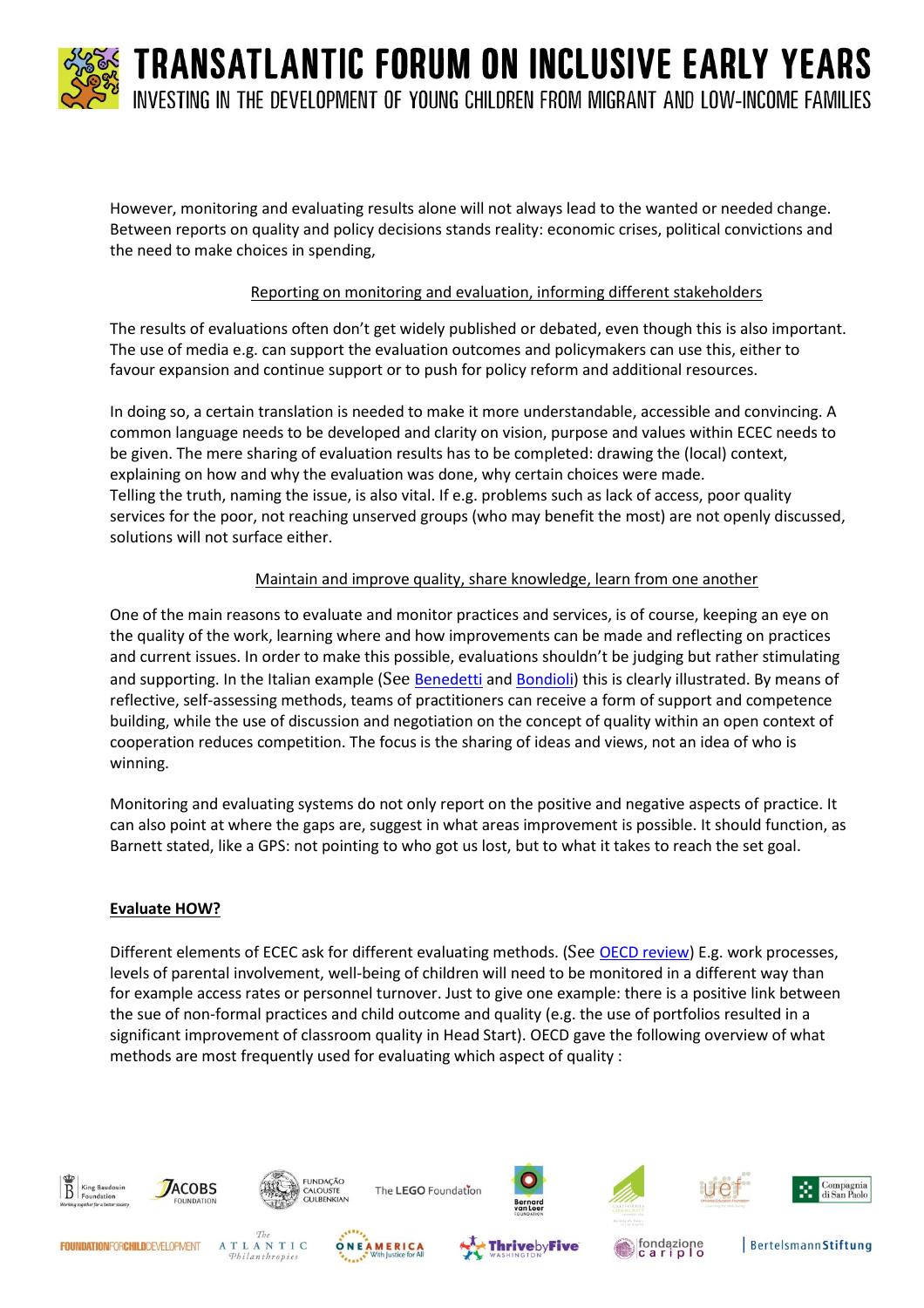

TRANSATLANTIC FORUM ON INCLUSIVE EARLY YEARS

INVESTING IN THE DEVELOPMENT OF YOUNG CHILDREN FROM MIGRANT AND LOW-INCOME FAMILIES

| <b>SERVICE QUALITY</b>          | <b>STAFF QUALITY</b>           | <b>CHILD DEVELOPMENT</b>      |
|---------------------------------|--------------------------------|-------------------------------|
| Inspection                      | <b>Observations</b>            | Summative vs. formative       |
|                                 |                                | assessments                   |
| Self-assessment                 | Self-assessment, evaluations   | Tests (standardized or other) |
| Surveys by staff, management,   | <b>Tests</b>                   | Observations (rating scales,  |
| parents                         |                                | checklists)                   |
| Self-assessment/surveys,        | Interviews of children/parents | Narrative assessments         |
| independent or part of a wider  |                                | (portfolios, storytelling,    |
| monitoring practice             |                                | documenting)                  |
| Specific monitoring for special | Surveys (internal/external)    | Screening                     |
| needs                           |                                |                               |

Considering the different methods of evaluation, there is a tendency to install a certain hierarchy. This should be avoided, given the fact that different aspects of ECEC are best evaluated through different methods. It is advisable to look for the most appropriate method, linked to what needs to be monitored. All methods have their strong and weaker points. It is also important to consider the Different levels of 'evidence', of validity. Expert opinions are certainly valuable but can be less persuasive or more biased, depending in the context in which they are used.

Several presentations pointed at some conditions for adequate monitoring and evaluating, such as:

- It is advisable to begin with a clear goal and plan, to have developers and researchers work closely together with practitioners and policymakers from the start, to also explore long term effects besides the short term outcomes and to measure implementation as well as outcomes (See [Barnett\)](http://www.kbs-frb.be/uploadedFiles/2012-KBS-FRB/05)_Pictures,_documents_and_external_sites/12)_Report/2014TFIEY_StevenBarnett_evaluation.pdf).
- Assessing or screening the personal interactions (staff/children/parents) should be a major part of evaluating ECEC quality (See [Fukkink](http://www.kbs-frb.be/uploadedFiles/2012-KBS-FRB/05)_Pictures,_documents_and_external_sites/12)_Report/2014TFIEY_RubenFukkink.pdf) on the 'CIP' scales, Caregiver Interaction Profile).
- Before measuring quality, quality needs to be defined, practical relevance needs to be ensured, evaluators need to be well trained, piloting before implementing is strongly advised, cultural and other differences in the groups needs to be taken into account and results should be disseminated and linked to the purpose (See [Litjens\)](http://www.kbs-frb.be/uploadedFiles/2012-KBS-FRB/05)_Pictures,_documents_and_external_sites/12)_Report/2014TFIEY_InekeLitjens.pdf).
- To get all perspective covered, all stakeholders should be involved and the local context should be clearly understood.

Discussions on methodology add some tensions to the evaluation debate. E.g. on the tension between standardization (ideal world) and diversity (real world), between quantitative evaluation and the need to apply participative methods, between RCT methods with control groups and the ethical issue of exclusion, between the need for cost-effectiveness and the cost of evaluating long term interventions…

More particularly, in the context of poverty and migration , we need to be aware of certain barriers that these families face (unfamiliar, respect, language, lack of trust, fatalism…)











**BertelsmannStiftung**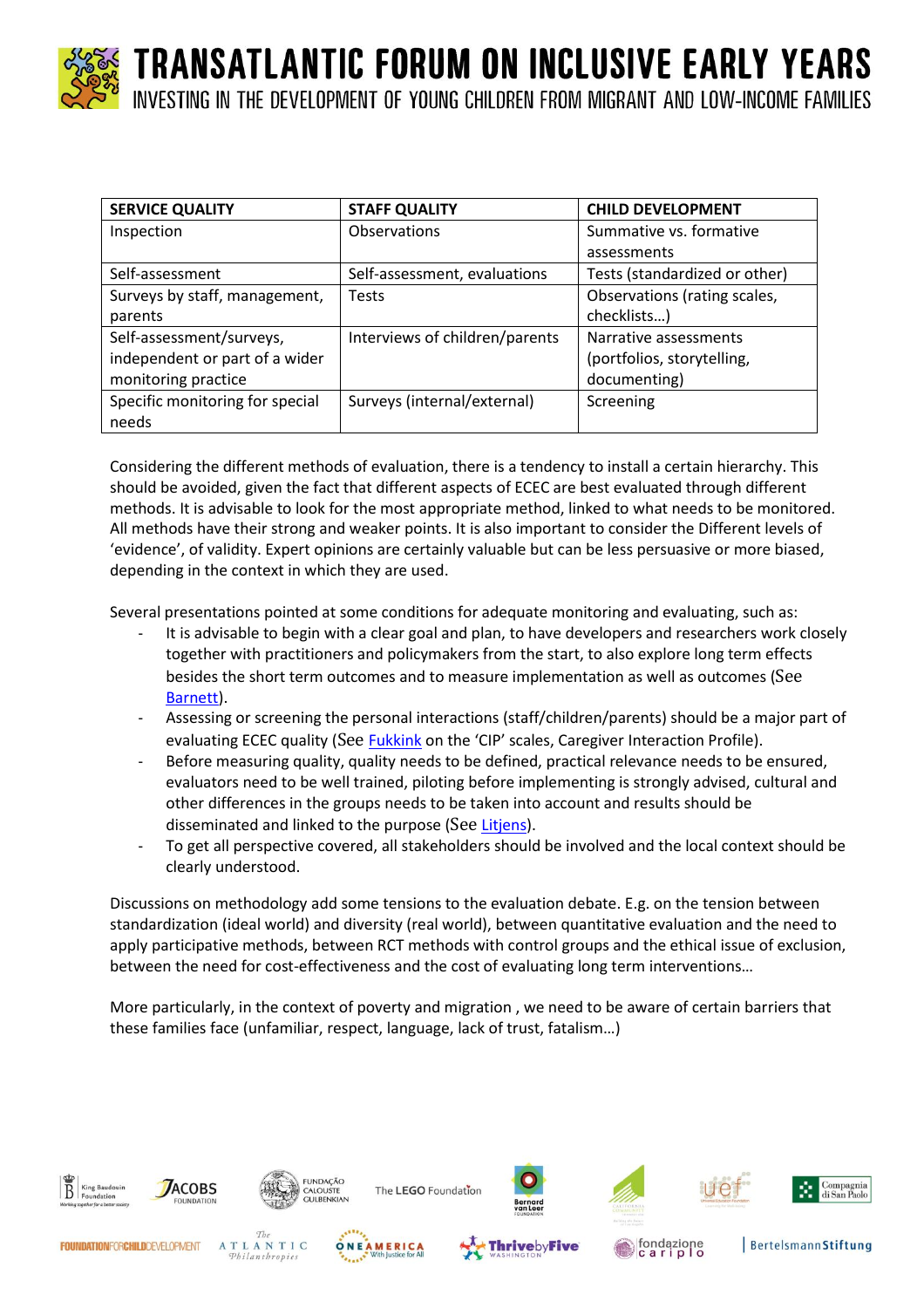

#### Participatory approaches

Monitoring and evaluating gains relevance when the directly concerned parties van be involved in the process. If not, the risk of making the wrong assumptions is very present.

Powerful examples of participatory evaluation methods were discussed in a breakout session. Participation of stakeholders/interested parties can happen in different ways. It is essential that conditions are in place for participants to really speak their mind and that they can really can give input, given their position, abilities and perspectives. Users in general, and more vulnerable and disadvantaged groups in particular, more often find themselves in a position of dependency or unfamiliarity with the context. Designing respectful and adequately adapted ways to participate are a necessity here, so they can actually feel safe and valued in the process. No assumptions should be made and the level of participation and follow-up, or consequences, of the results must be clearly explained.

The children themselves can also be involved, observed, documented, even when they are very young and not (yet) verbally strong (See [Laevers\)](http://www.kbs-frb.be/uploadedFiles/2012-KBS-FRB/05)_Pictures,_documents_and_external_sites/12)_Report/2014TFIEY_FerreLaevers.pdf). The SICS scale, a Self-evaluation Instrument for Care Settings, provides a step by step procedure in which well-being and involvement of every child in a childcare setting is described and documented. It deals with both child, context and circumstantial factors such as the offer of activities, room for initiative, group climate etc. and gives provisions a practical instrument to see on what quality level they are operating and where they can improve. Children are being 'screened' individually as well as in the group and on given moments in time so the changes can also be documented.

Parents as well can and should play their role in monitoring quality of ECEC, both on the outcome and the process level. This should go beyond the obligatory annual satisfaction questionnaire but involve them from start to finish and continue to feed into the discussion on the quality and the service, on feedback on the results, on meaning making. Creativity and sensitivity is needed to reach out to the most vulnerable parents to make them feel safe enough to participate in an authentic way. Working with focus groups, interviews etc. can be very valuable here.

Staff members are equally valued actors on quality monitoring. Methods of peer evaluation and self-evaluation (See [Antulic](http://www.kbs-frb.be/uploadedFiles/2012-KBS-FRB/05)_Pictures,_documents_and_external_sites/12)_Report/2014TFIEY_SandraAntulic.pdf), [Bondioli](http://www.kbs-frb.be/uploadedFiles/2012-KBS-FRB/05)_Pictures,_documents_and_external_sites/12)_Report/2014TFIEY_AnnaBondioli.pdf)) can add to the quality level of the service, heightening awareness, reflecting on practice, clarifying and debating on issues and, in short, add to the collective process of meaning-making. Self-evaluating and reflecting can thus serve both a function of quality improvement and continuous professional development. It also tends to lead the way to solutions that are actually feasible, not only advisable in theory.

The reported effects of monitoring staff quality seem to go either way: examples were mentioned where this had no real impact on quality as such, while in other settings it did positively influence aspects of quality (e.g. higher awareness of children's needs or better language skills).

Self-evaluating methods can also vary, going from measuring instruments or by (pedagogical) support of a kind of facilitator, as it has been developed and implemented in the Emilia Romagna region in Italy (See

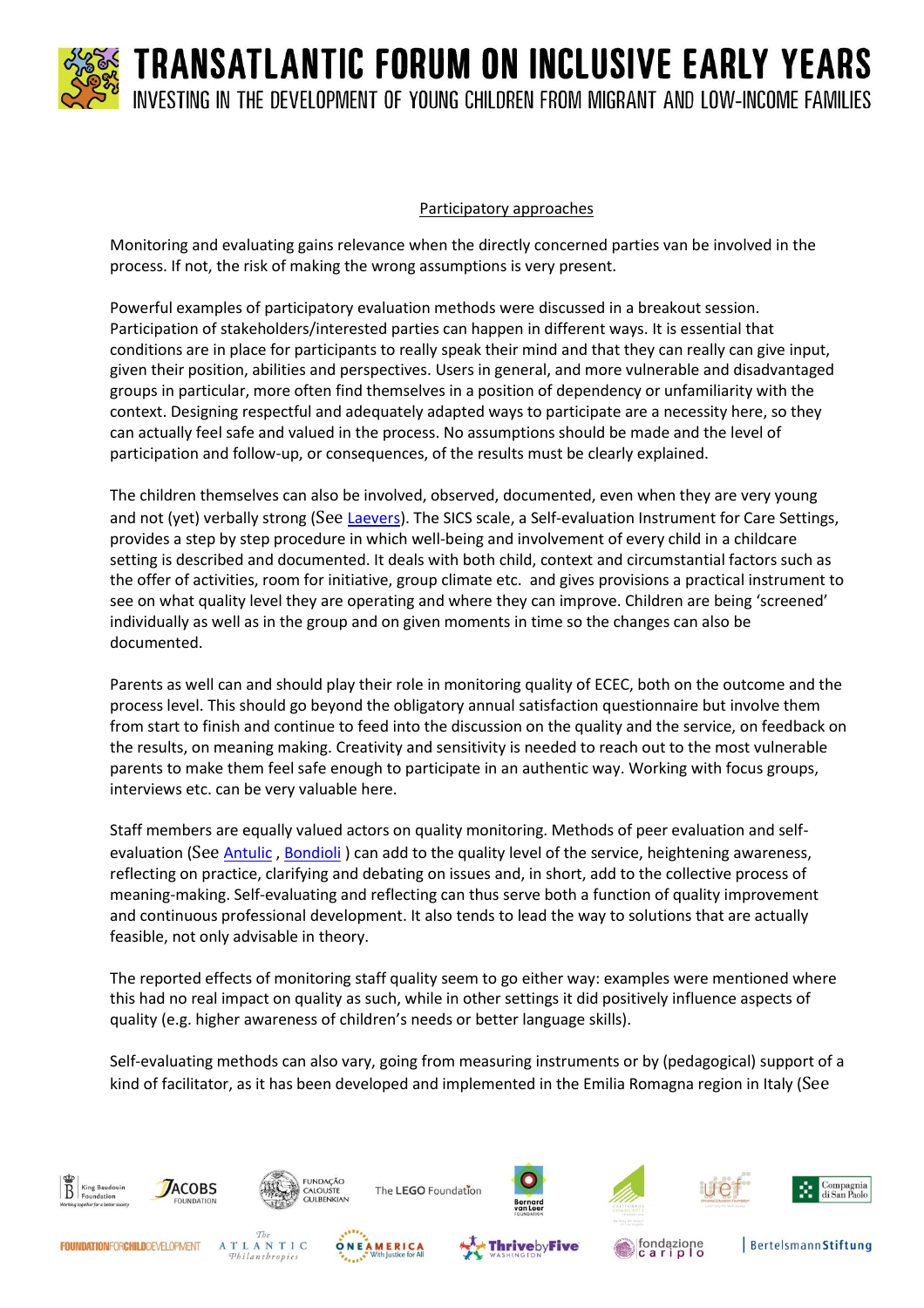

[Bondioli\)](http://www.kbs-frb.be/uploadedFiles/2012-KBS-FRB/05)_Pictures,_documents_and_external_sites/12)_Report/2014TFIEY_AnnaBondioli.pdf). In these settings quality is being negotiated in a participative and democratic way among all stakeholders. It involves reflective discussions on context, habits, behaviour, working methods and leads to a co-constructed idea on quality and movement towards change and improvement through a step by step methodology. This whole process is accompanied by a well-trained facilitator, who supports this process of 'promotion from within'.

#### Evaluating for diversity

Whereas assessing young children already is a critical issue in itself, sometimes too focused on school readiness only, it gets even more complex in a context of diversity. Still, sometimes we may need to evaluate a program on children's outcomes to see if children, especially the most vulnerable ones, gain something with it (See [Frede\)](http://www.kbs-frb.be/uploadedFiles/2012-KBS-FRB/05)_Pictures,_documents_and_external_sites/12)_Report/2014TFIEY_EllenFrede.pdf). In those cases however, the tools that are used need to take into account the effect of diverse backgrounds of children, e.g. the use of language. The tools and the reason for the assessment need to be clear, the underlying values need to be made explicit, the children's background needs to be well known. Assessing without taking all this into account will not in itself improve their educational outcomes.

A useful tools can be found at ISSA, International Step by Step Association (See [Ionescu\)](http://www.kbs-frb.be/uploadedFiles/2012-KBS-FRB/05)_Pictures,_documents_and_external_sites/12)_Report/2014TFIEY_MihaelaIonescu.pdf). Diversity and inclusion are fundamental elements in their view of quality and these issues as such are included throughout the focus areas, principles and indicators of quality in a tool that has been developed for ECEC practitioners. This professional development tool can be used as a self-assessment tool, as a group assessment tool, as well as a tool for mentors or to monitor and rate childworker's practices.

The research on effects of ECEC for children in more vulnerable contexts (poverty, migration…) shows that the gains seem to be larger than in general, but still, some programs seem more effective than others. The most difficult question to figure out is, what actually makes the difference? (See [Barnett\)](http://www.kbs-frb.be/uploadedFiles/2012-KBS-FRB/05)_Pictures,_documents_and_external_sites/12)_Report/2014TFIEY_StevenBarnett_evaluation.pdf)

#### **Takeways: no fixed recipes?**

- Any monitoring or evaluating of quality has to be based on a definition of quality and this definition should be topic of debate with all parties concerned, including the most disadvantaged groups. No matter how high the quality of a service may be, if the targeted audience doesn't appreciate it or barely knows about it, they will not attend.
- Evaluations do matter but evaluations alone will not change quality of ECECservices
- Use language that makes sense and that takes into account the broader context
- Supporting, reflective and participative methods can lead to more culturally sensitive monitoring than standardized, more judging evaluative systems
- There is no hierarchy of evaluation methods: how an evaluation should be done is defined by the question what needs to be evaluated
- The topic of the evaluation is directly linked to the reason why there needs to be an evaluation
- A combination of evaluation methods is advisable. One result will often lead to new questions for which other methods will be more adequate. There seldom is 'one' perfect setup for evaluation.

**ThrivebyFive** 

fondazione<br>cariplo



**FOUNDATIONFORCHILDDEVELOPMENT** 

ATLANTIC

Philanthropies